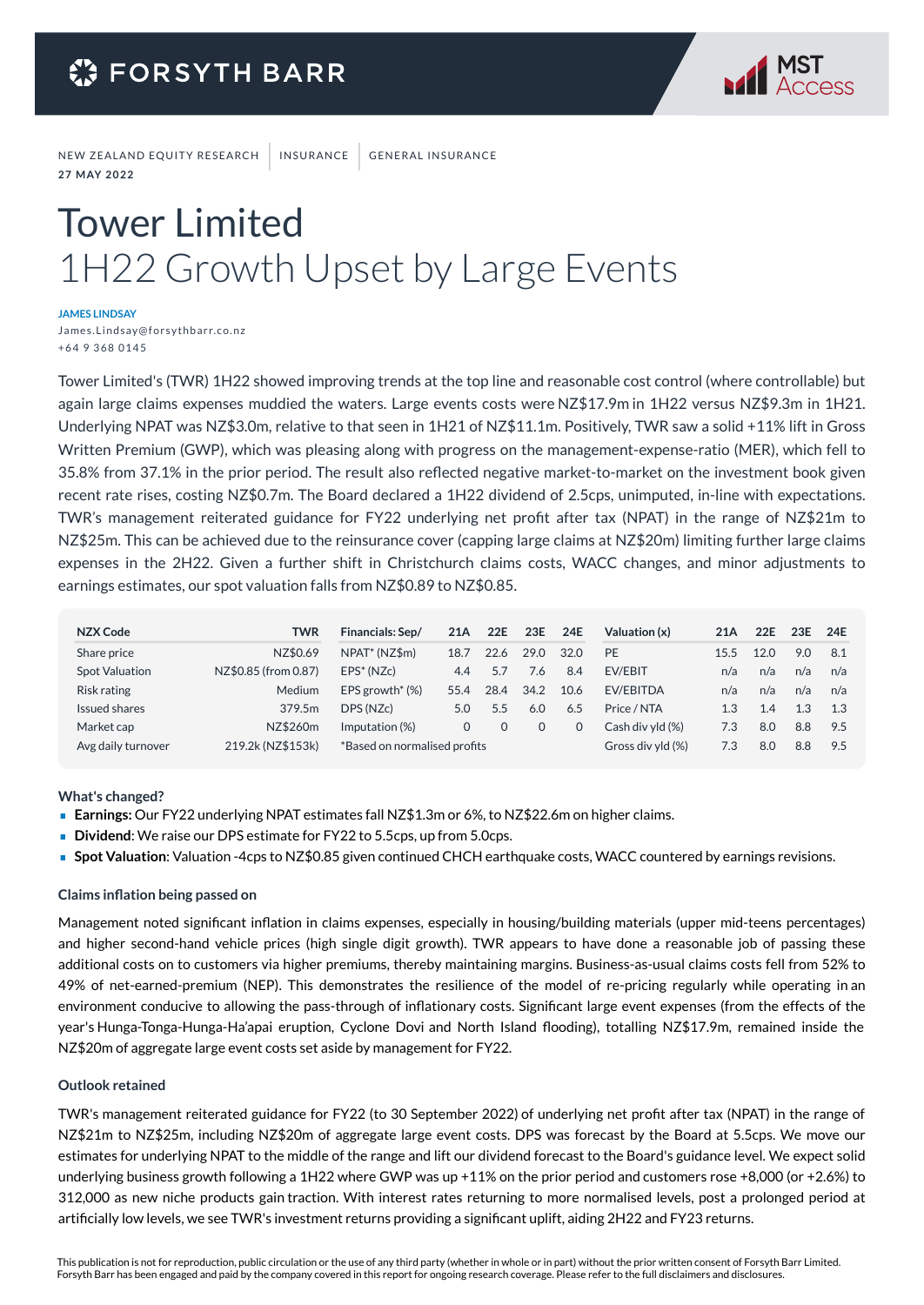

#### Tower Limited (TWR)

| Market data (NZ\$)              |         |         |        |         |           |
|---------------------------------|---------|---------|--------|---------|-----------|
| Priced as at 26 May 2022        |         |         |        |         | 0.69      |
| 52 week high / low              |         |         |        |         | 0.78/0.63 |
| Market capitalisation (NZ\$m)   |         |         |        |         | 261.8     |
|                                 |         |         |        |         |           |
| <b>Key WACC assumptions</b>     |         |         |        |         |           |
| Risk free rate                  |         |         |        |         | 4.00%     |
| Equity beta                     |         |         |        |         | 1.10      |
| <b>WACC</b>                     |         |         |        |         | 10.1%     |
| Terminal growth                 |         |         |        |         | 1.5%      |
| Profit and Loss Account (NZ\$m) | 2020A   | 2021A   | 2022E  | 2023E   | 2024E     |
| Sales revenue (GEP)             | 372.6   | 395.5   | 426.2  | 460.8   | 489.8     |
| <b>Normalised EBITDA</b>        | n/a     | n/a     | n/a    | n/a     | n/a       |
| Depreciation and amortisation   | n/a     | n/a     | n/a    | n/a     | n/a       |
| <b>Normalised EBIT</b>          | n/a     | n/a     | n/a    | n/a     | n/a       |
| Net interest                    | n/a     | n/a     | n/a    | n/a     | n/a       |
| Associate income                | 0       | 0       | 0      | 0       | 0         |
| Tax                             | (7.9)   | (9.1)   | (11.5) | (14.7)  | (16.0)    |
| Minority interests              | 0.4     | 0.6     | 0.1    | 0       | 0         |
| <b>Normalised NPAT</b>          | 11.9    | 18.7    | 22.6   | 29.0    | 32.0      |
| Abnormals/other                 | 0       | 0       | 0      | 0       | 0         |
| <b>Reported NPAT</b>            | 11.9    | 18.7    | 22.6   | 29.0    | 32.0      |
| Normalised EPS (cps)            | 2.9     | 4.4     | 5.7    | 7.6     | 8.4       |
| DPS (cps)                       | 0       | 5.0     | 5.5    | 6.0     | 6.5       |
| <b>Growth Rates</b>             | 2020A   | 2021A   | 2022E  | 2023E   | 2024E     |
| Revenue (%)                     | 8.0     | 6.2     | 7.8    | 8.1     | 6.3       |
| EBITDA (%)                      | n/a     | n/a     | n/a    | n/a     | n/a       |
| EBIT (%)                        | n/a     | n/a     | n/a    | n/a     | n/a       |
| Normalised NPAT (%)             | $-28.2$ | 57.1    | 21.2   | 28.0    | 10.6      |
| Normalised EPS (%)              | $-39.7$ | 55.4    | 28.4   | 34.2    | 10.6      |
| Ordinary DPS (%)                | n/a     | n/a     | 10.0   | 9.1     | 8.3       |
|                                 |         |         |        |         |           |
| Cash Flow (NZ\$m)               | 2020A   | 2021A   | 2022E  | 2023E   | 2024E     |
| <b>EBITDA</b>                   | n/a     | n/a     | n/a    | n/a     | n/a       |
| Working capital change          | n/a     | n/a     | n/a    | n/a     | n/a       |
| Interest & tax paid             | 0       | 0       | 0      | 0       | 0         |
| Other                           | 0       | 0       | 0      | 0       | 0         |
| Operating cash flow             | 18.9    | 100.9   | 45.4   | 55.1    | 60.5      |
| Capital expenditure             | (10.5)  | (12.0)  | (13.3) | (14.1)  | (15.0)    |
| (Acquisitions)/divestments      | (9.5)   | (14.4)  | (4.4)  | 0       | 0         |
| Other                           | (9.4)   | (24.5)  | (2.8)  | (3.0)   | (3.2)     |
| Funding available/(required)    | (10.5)  | 49.9    | 24.8   | 38.0    | 42.2      |
| Dividends paid                  | 0       | (10.5)  | (20.9) | (22.8)  | (24.7)    |
| Equity raised/(returned)        | 44.9    | 0       | (30.4) | 0       | 0         |
| (Increase)/decrease in net debt | 34.4    | 39.4    | (26.4) | 15.2    | 17.6      |
| Balance Sheet (NZ\$m)           | 2020A   | 2021A   | 2022E  | 2023E   | 2024E     |
| Working capital                 | 184.1   | 146.9   | 153.9  | 162.9   | 173.9     |
| <b>Fixed assets</b>             | 10.0    | 9.4     | 10.5   | 11.6    | 12.6      |
| Intangibles                     | 119.6   | 120.6   | 125.4  | 126.5   | 128.9     |
| Right of use asset              | 7.2     | 25.6    | 23.2   | 20.8    | 18.4      |
| Other assets                    | 277.6   | 313.0   | 313.0  | 313.0   | 313.0     |
| <b>Total funds employed</b>     | 598.6   | 615.5   | 626.0  | 634.8   | 646.8     |
| Net debt/(cash)                 | (80.1)  | (116.1) | (89.7) | (104.9) | (122.5)   |
| Lease liability                 | 8.7     | 39.4    | 36.6   | 33.6    | 30.3      |
| Other liabilities               | 322.9   | 342.5   | 365.2  | 386.0   | 411.5     |
| Shareholder's funds             | 345.0   | 347.0   | 314.0  | 320.2   | 327.5     |
| Minority interests              | 2.2     | 2.7     | 0      | 0       | 0         |
| <b>Total funding sources</b>    | 598.6   | 615.5   | 626.0  | 634.8   | 646.8     |

| Spot valuation (NZ\$)              |             |              |             |         | 0.85      |
|------------------------------------|-------------|--------------|-------------|---------|-----------|
| PE relative                        |             |              |             |         | 0.83      |
| P/Book relative                    |             |              |             |         | 0.81      |
| <b>DCF</b>                         |             |              |             |         | 0.95      |
|                                    |             |              |             |         |           |
| DCF valuation summary (NZ\$m)      |             |              |             |         |           |
| Total firm value                   |             |              |             |         | 444       |
| (Net debt)/cash                    |             |              |             |         | 0         |
| Less: Capitalised operating leases |             |              |             |         | (48)      |
| Value of equity                    |             |              |             |         | 396       |
| <b>Valuation Ratios</b>            | 2020A       | 2021A        | 2022E       | 2023E   | 2024E     |
| EV/EBITDA (x)                      | n/a         | n/a          | n/a         | n/a     | n/a       |
| EV/EBIT(x)                         | n/a         | n/a          | n/a         | n/a     | n/a       |
| PE(x)                              | 24.2        | 15.6         | 12.1        | 9.0     | 8.2       |
| Price/NTA(x)                       | 1.3         | 1.3          | 1.4         | 1.4     | 1.3       |
| Free cash flow yield (%)           | 7.2         | 38.5         | 17.3        | 21.0    | 23.1      |
| Net dividend yield (%)             | 0.0         | 7.2          | 8.0         | 8.7     | 9.4       |
| Gross dividend yield (%)           | 0.0         | 7.2          | 8.0         | 8.7     | 9.4       |
| <b>Key Ratios</b>                  | 2020A       | 2021A        | 2022E       | 2023E   | 2024E     |
| Return on assets (%)               | n/a         | n/a          | n/a         | n/a     | n/a       |
| Return on equity (%)               | 3.4         | 5.4          | 7.2         | 9.0     | 9.8       |
| Return on funds employed (%)       | 0.0         | 0.0          | 0.0         | 0.0     | 0.0       |
| EBITDA margin (%)                  | n/a         | n/a          | n/a         | n/a     | n/a       |
| EBIT margin (%)                    | n/a         | n/a          | n/a         | n/a     | n/a       |
| Capex to sales (%)                 | 2.8         | 3.0          | 3.1         | 3.1     | 3.1       |
| Capex to depreciation (%)          | n/a         | n/a          | n/a         | n/a     | n/a       |
| Imputation (%)                     | 0           | 0            | 0           | 0       | 0         |
| Pay-out ratio (%)                  | $\mathbf 0$ | 113          | 97          | 79      | 77        |
|                                    |             |              |             |         |           |
|                                    |             |              |             |         |           |
| <b>Capital Structure</b>           | 2020A       | 2021A        | 2022E       | 2023E   | 2024E     |
| Solvency capital                   | 155.9       | 150.5        | 179.4       | 170.3   | 175.3     |
| Minimum solvency capital (MSC)     | 56.6        | 52.3         | 66.3        | 73.4    | 69.5      |
| Total regulatory capital           | 106.6       | 102.3<br>287 | 83.3<br>271 | 91.3    | 91.3      |
| Solvency ratio (%)                 | 275         |              |             | 232     | 252       |
| <b>Operating Performance</b>       | 2020A       | 2021A        | 2022E       | 2023E   | 2024E     |
| Gross written premium              | 377.2       | 404.7        | 447.8       | 473.9   | 505.8     |
| Gross earned premium               | 372.6       | 395.5        | 426.2       | 460.8   | 489.8     |
| Reinsurance premium                | (57.2)      | (62.2)       | (66.8)      | (72.4)  | (77.4)    |
| Net earned premium                 | 315.3       | 333.3        | 359.4       | 388.4   | 412.4     |
| Net claims expense                 | (181.1)     | (204.3)      | (221.0)     | (240.0) | (255.8)   |
| * includes Large event claims of   | (9.7)       | (13.9)       | (20.0)      | (22.0)  | (24.0)    |
| Management & sales expenses        | (126.6)     | (123.3)      | (130.3)     | (134.3) | (138.5)   |
| <b>Underwriting profit</b>         | 31.8        | 28.0         | 31.1        | 37.1    | 41.2      |
| Investment and other revenue       | 5.3         | 0.2          | 3.7         | 7.5     | 7.8       |
| Financing and other costs          | (1.1)       | (0.4)        | (0.9)       | (0.9)   | (0.9)     |
| Profit before tax                  | 20.3        | 28.5         | 34.1        | 43.7    | 48.1      |
| Tax expense                        | (7.9)       | (9.1)        | (11.5)      | (14.7)  | (16.0)    |
| Profit after taxation (Reported)   | 12.3        | 19.3         | 22.6        | 29.0    | 32.0      |
| Abnormals                          | (1.3)       | (1.1)        | 0           | 0       |           |
| Comprehensive profit               | 11.0        | 18.2         | 22.6        | 29.0    | 0<br>32.0 |
| Key ratios                         |             |              |             |         |           |
| Tower Direct GWP growth %          | 13.7%       | 26.4%        | 11.8%       | 5.0%    | 6.5%      |
| Partnership GWP growth %           | 2.8%        | $-30.0%$     | 12.0%       | 8.0%    | 8.0%      |
| Total GWP growth %                 | 5.7%        | 7.3%         | 10.7%       | 5.8%    | 6.7%      |
| Total claims ratio %               | 49.3%       | 54.3%        | 55.1%       | 55.9%   | 56.4%     |
| MER%                               | 39.2%       | 37.1%        | 36.2%       | 34.6%   | 33.6%     |
| Combined ratio %                   | 88.5%       | 91.4%        | 91.3%       | 90.4%   | 90.0%     |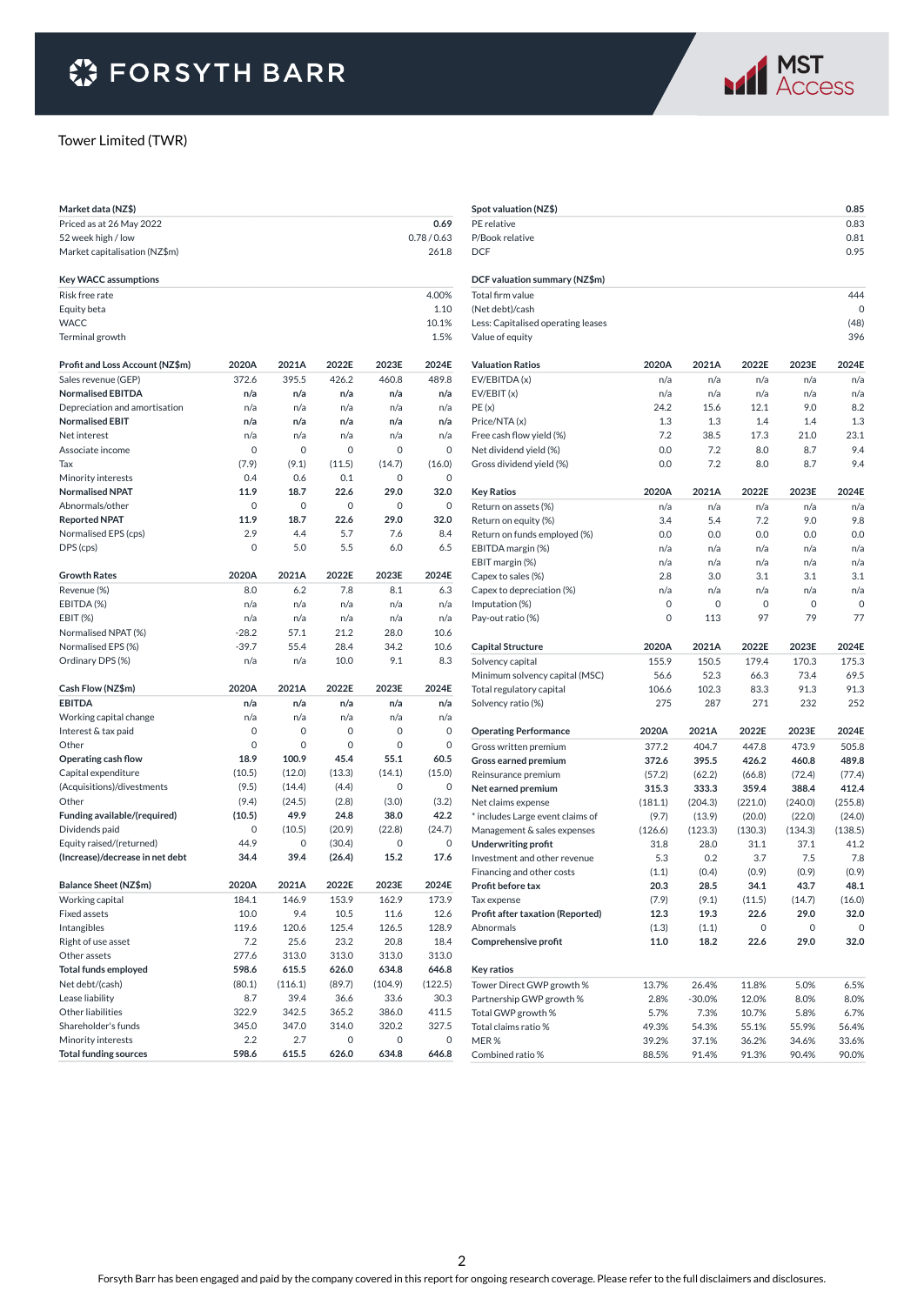

## **1H22 continues to display encouraging underlying growth**

TWR reported 1H22 underlying NPAT of NZ\$3m, down relative to that reported in 1H21 of NZ\$11m. The key difference was the NZ\$17.9m in large event claims for the period. This followed the Tongan eruption on 15 January 2022 costing NZ\$7.6m, the NZ\$3.6m for Cyclone Dovi, and the NZ\$6.7m for North Island storms. The 1:1000 year Tongan eruption cost came in below TWR's reinsurance excess of NZ\$11.3m for catastrophe events. Collectively these are within the NZ\$20m Tower has set aside for large events in FY22.

At the top line, TWR continued to demonstrate solid underlying business growth with 1H22 GWP up +11% on the prior period, at NZ\$215.9m. This is a commendable outcome and reflects progress in TWR's core direct markets, success with new product development (pet, marine, and travel) and the passing on of claims inflation. The combined effect has seen an improvement in client retention, with 1H22 customers rising +8,000 (or +2.6%) to 312,000 as new niche products gain traction.

#### **Figure 1. Result snapshot — Half on Half comparison 1H21/2H21**

|                                                     | Reported 1H21 | Reported 1H22 | Change     |
|-----------------------------------------------------|---------------|---------------|------------|
| Gross written premium                               | 194.6         | 216.1         | 11%        |
| Gross earned premium                                | 195.9         | 207.1         | 6%         |
| Reinsurance expense                                 | (28.1)        | (33.4)        | 19%        |
| Net earned premium                                  | 167.8         | 173.7         | 4%         |
| Net claims expense                                  | (92.2)        | (98.9)        | 7%         |
| Large event claims expense                          | (9.3)         | (17.9)        | 92%        |
| Management and sales expenses                       | (42.0)        | (46.0)        | 10%        |
| Net Commission expense                              | (8.1)         | (4.7)         | $-42%$     |
| Underwriting profit                                 | 16.2          | 6.2           | $-62%$     |
| Net Investment                                      | 0.5           | (0.9)         |            |
| Other items                                         | 0.1           | 0.3           |            |
| Underlying profit before tax                        | 16.7          | 5.6           |            |
| Income tax expense                                  | (5.6)         | (2.6)         |            |
| <b>Profit after taxation (Reported Profit)</b>      | 11.1          | 3.0           | $-73%$     |
| Other items                                         | (1.4)         |               |            |
| Total comprehensive profit for the year (after tax) | 9.7           | 3.0           | $-69%$     |
| EPS (cps)                                           | 2.5           | 0.7           |            |
| DPS (cps)                                           | 2.5           | 2.5           |            |
| Payout based on cash EPS (%)                        | 100%          | 357%          |            |
| Underlying ROE (%)                                  | 3.2%          | 1.6%          |            |
| Claims ratio (excluding large events) (%)           | 48.2%         | 48.6%         | 49 bps     |
| Large events claims ratio (%)                       | 5.6%          | 10.3%         | 474 bps    |
| BAU claims ratio (%)                                | 53.7%         | 58.9%         | 523 bps    |
| <b>MER (%)</b>                                      | 37.1%         | 35.8%         | $(70)$ bps |
| Combined ratio (%)                                  | 90.9%         | 94.8%         | 452 bps    |
|                                                     |               |               |            |

Source: Forsyth Barr analysis

#### **Online brand presence developing with a digitisation of the business**

Given TWR's efforts to grow its digital positioning, we continue to track TWR's online presence. TWR has seen a consistent but gradual improvement in website visitor traffic over the last year relative to other comparative brands (AA Insurance, AMI and State); see Figure 6 below. We consider this an indicator of success from the work the management team has been undertaking on delivering a more customer-orientated technology platform.

Digitisation is driving costs down and customer experience up. TWR's Net Promotor Score (NPS) was 40% compared to 34% a year ago. Online quotes rose +41% over 1H22 as compared to 1H21. Some 63% of TWR's sales come from digital channels for its Direct business, up from 58% in 1H21 and 53% in 1H20. Its online portal, My Tower, has 165,000 registrations.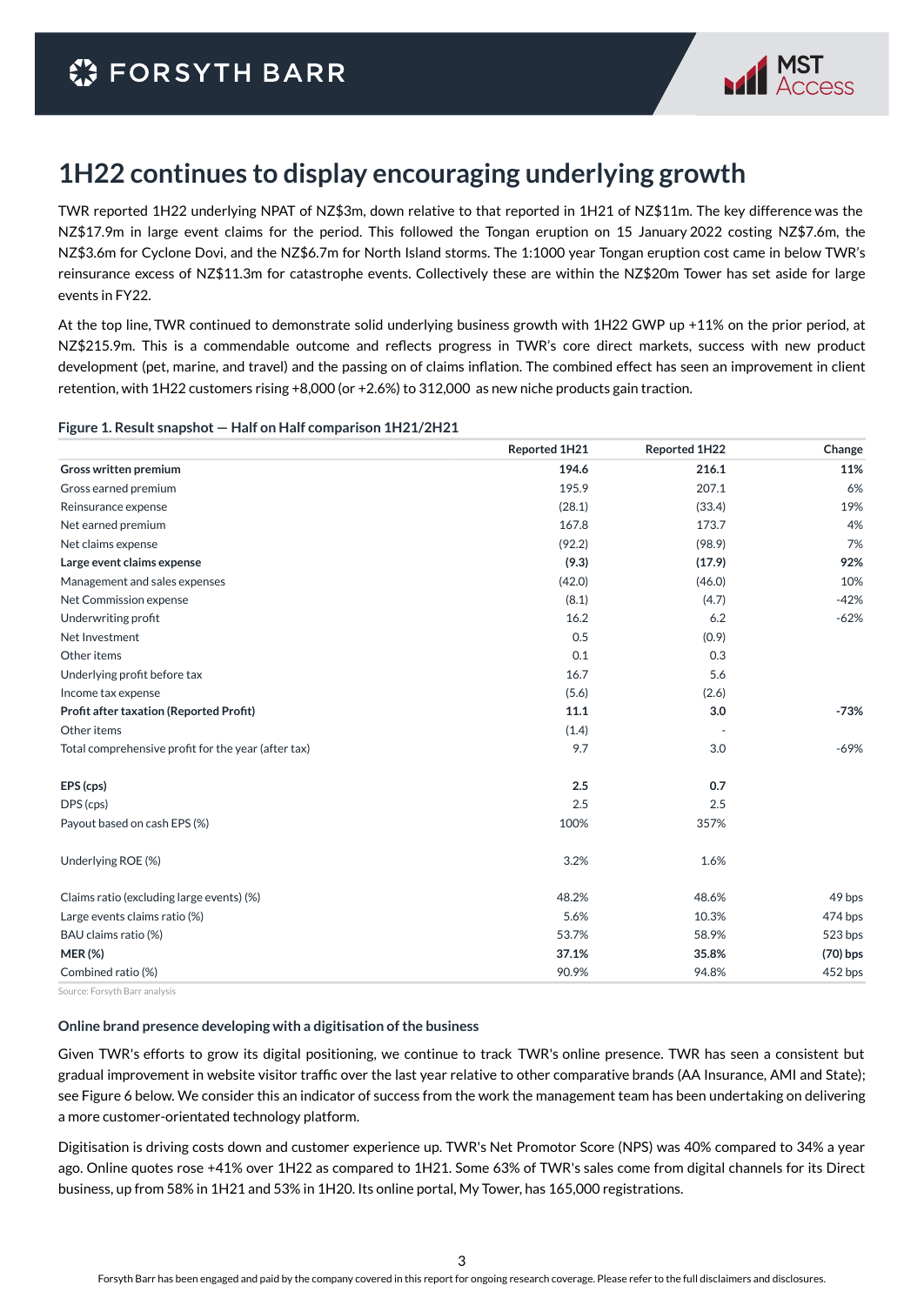

### **Earnings revisions and valuation update**

#### **Updated estimates**

We make minor changes in our estimates for FY22 and FY23, principally reflecting movements in interest rates and a lowering of management expenses. This has seen our FY22 underlying NPAT estimates fall by 5% to NZ\$22.6m, in the middle of the guidance range and fall by 3% in FY23 to NZ\$29.0m.

#### **Figure 2. TWR — Underlying earnings forecast revision**

|                                  | <b>FY22E</b> |            |        |         | FY23E      |        |  |
|----------------------------------|--------------|------------|--------|---------|------------|--------|--|
|                                  | Old          | <b>New</b> | Change | Old     | <b>New</b> | Change |  |
| Gross written premium            | 448.6        | 447.8      | 0%     | 474.7   | 473.9      | 0%     |  |
| Gross earned premium             | 427.5        | 426.2      | 0%     | 462.8   | 460.8      | 0%     |  |
| Reinsurance expense              | (66.6)       | (66.8)     | 0%     | (72.2)  | (72.4)     | 0%     |  |
| Net earned premium               | 360.9        | 359.4      | 0%     | 390.6   | 388.4      | $-1%$  |  |
| Net claims expense               | (176.1)      | (178.0)    | 1%     | (192.2) | (195.0)    | 1%     |  |
| Large event claims expense       | (20.0)       | (20.0)     | 0%     | (22.0)  | (22.0)     | 0%     |  |
| Management and sales expenses    | (132.6)      | (130.3)    | $-2%$  | (136.7) | (134.3)    | $-2%$  |  |
| <b>Underwriting profit</b>       | 32.3         | 31.1       | $-4%$  | 39.6    | 37.1       | -6%    |  |
| Investment and other revenue     | 3.1          | 3.7        | 21%    | 4.8     | 7.5        | 56%    |  |
| Financing costs                  |              | (0.8)      | n/a    |         | (0.9)      | n/a    |  |
| Underlying profit before tax     | 35.4         | 34.1       | $-4%$  | 44.4    | 43.7       | $-2%$  |  |
| Income tax expense               | (11.4)       | (11.5)     | 0%     | (14.5)  | (14.7)     | 2%     |  |
| Underlying profit after tax      | 23.9         | 22.6       | $-5%$  | 29.9    | 29.0       | $-3%$  |  |
| Reported profit/(loss) after tax | 22.8         | 22.6       | $-1%$  | 28.8    | 29.0       | 0%     |  |

Source: Forsyth Barr analysis

#### **Valuation impacts of normalising rates and market multiples**

Since NZ interest rates have returned to more normalised levels, in line with their 15-year average, we have moved to update our cost of capital assumptions (outlined in our *WACCed: The Short Road to Normalising Rates* report*,* on 13 May 2022). Our risk-free rate is now 4.0%. WACC is a vital component of discounted-cash-flow (DCF) valuations. The New Zealand Government 10-year bond rates have increased +1.2% since our last review on 4 February 2022 and is up ~+3.0% since the low in late September 2020. This has been the most significant increase in interest rates in New Zealand for 30+ years and (re)-establishes New Zealand as one of the highest interest rate economies amongst developed markets. Our interpolated 10-year rate (used for our WACC assumptions) rises +120bps from ~2.8% to ~4.0%, representing our risk-free rate. Historically, market multiples have had a strong inverse correlation to bond rates, and the equity market has taken notice of the increasing rates, with the NZX50 Index down -14.6% year-to-date. In isolation, these WACC adjustments would have reduced our spot DCF by -12%. However, given the NZ\$30.4m of capital return and consequently lower number of shares, due to the buyback, the valuation impact is not as significant, with our revised DCF of NZ\$0.95.

At NZ\$0.685 we see TWR trading below its peer group average of 16.8x FY22 P/E, see Figure 12. In FY22, we forecast an unimputed dividend of 5.5cps, representing a >7% gross yield. We do not envisage imputation credits being attached to dividends until FY24 given historical tax losses. **Our blended spot valuation, a combination of comparative value and DCF, falls NZ4cps to NZ\$0.85**.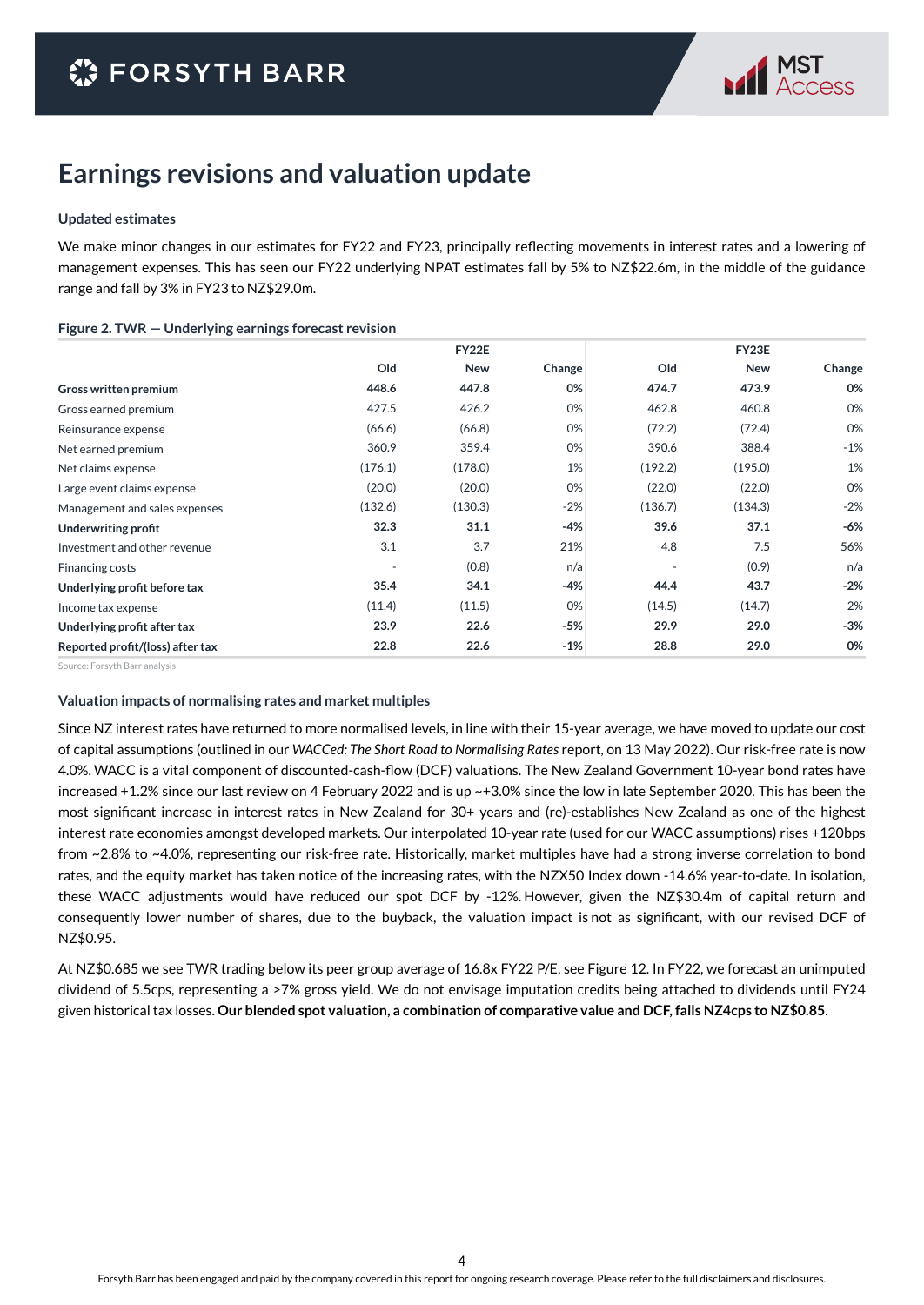

### **New Zealand Government moves on the environment**

The effects of climate change are now quite visible on a global basis. Locally, TWR is doing a reasonable job in managing these risks, with new flood pricing, passing on inflationary costs, and we anticipate further pricing resets in 2H22. While it will not necessarily change the nature of TWR's weather related expense risk it is relevant to note that the NZ Government has announced a tentative start in addressing climate change. In May 2022, the government released its first emissions reduction plan (ERP), covering the period from 2022 to 2035, in three five-year emissions budget periods as a proposed pathway to meeting the country's commitments. Our "*New Zealand's First Emissions Reduction Plan- Time for Action*" 24 May report considered the four most significant actions outlined by the New Zealand Government in the ERP are:

- 1. A new target of 50% of total final energy consumption from renewable sources by 2035 (up from 28% in 2020).
- 2. Agriculture will have an emissions pricing mechanism by 2025 either developed by industry or via inclusion in the ETS.
- 3. A commitment to increase zero-emissions vehicles to 30% of the light fleet by 2035.
- 4. The development of an energy strategy, a hydrogen road-map and a regulatory framework for offshore wind energy.

TWR's efforts to re-assess and re-price the risks of flooding, a continuation of passing on building cost inflation and shortly to complete a reassessment of coastal risks , erosion and wind storm are timely given the growing cost of weather-related large events in New Zealand and across the Pacific. We anticipate new coastal pricing to come into effect in 2H22. From this reassessment we do not foresee a large reduction in policy numbers near the foreshore, however, those most at risk will likely see premiums continue to rise. Over time we do foresee at-risk areas and specific houses where some properties will not be offered insurance, given the risks of either rising sea levels or flooding. Now that intensive background data analytics have been undertaken, and given the one-year insurance cycle for TWR, this allows time for re-assessing to reflect risks on specific properties, necessary given the data:



#### **Figure 3. Cost of All Natural Disasters excluding Earthquakes in NZ (CPI inflated, NZ\$m)**

Source: ICNZ, Forsyth Barr analysis

Our updated data set displays a trend of the increasing cost of natural disasters (excluding earthquakes) in New Zealand, driven logically in part by climate change. Over the past forty years the average annual cost in New Zealand of all natural disasters, excluding earthquakes, has been NZ\$86m, inflation-adjusted. This has grown more recently, with the ten-year average industry cost being NZ\$201m per annum and the five-year average of NZ\$232m. Given TWR's market share, in basic terms, the NZ\$20m level where TWR's aggregate reinsurance cover commences, its cap on large claims, appears suitable to provide cover in the most extreme years of risk. Still, it provides limited benefit in more recent periods (see Figure 4 below). We surmise that global reinsurance providers continue to pull away from providing aggregate cover. Still, given TWR's growth and leading risk management mitigation tools, the risk of complete aggregate withdrawal appears low. We forecast the level at which TWR's aggregate cover commences, for reinsurance, to increase by NZ\$2m per annum. We conservatively build this into forecasts as our estimate of large event claims.

#### **Figure 4. Estimating the share of natural disaster costs (NZ\$m)**

| %TWR estimated personal lines market share (%): 9.3%                             | 40-year Maximum | 10-year Average | 5-year Average |
|----------------------------------------------------------------------------------|-----------------|-----------------|----------------|
| Natural event total cost in period, excluding earthquakes (NZ\$m)                | 341             | 201             | 232            |
| Crude calculation of TWR's exposure (per annum) based on NZ market share (NZ\$m) | 32              | 19              | 22             |
| TWR's lower limit of current aggregate reinsurance cover, in FY22 (NZ\$m)        | 20              | 20              | 20             |
| Reinsurance cover (NZ\$m)                                                        |                 | n/a             | $\mathcal{P}$  |

Source: Company data, ICNZ data, Forsyth Barr analysis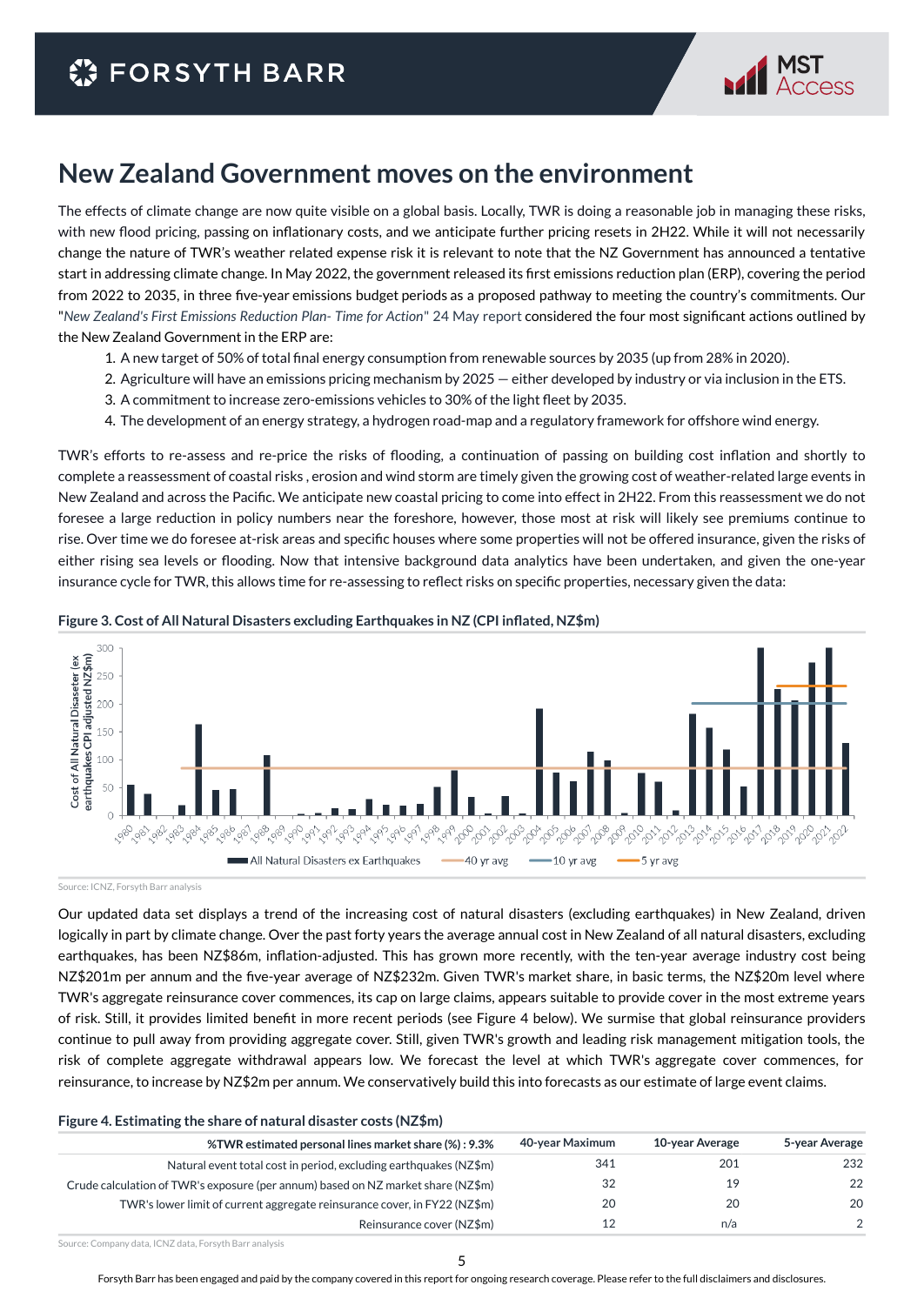# **C** FORSYTH BARR



# **Key charts**





Source: Company data, Forsyth Barr analysis



**Figure 6. TWR — Website traffic of combative brands**

Source: Web traffic data, Forsyth Barr analysis



#### **Figure 7. TWR — Solvency Position (NZ\$m)**

Source: Company data, Forsyth Barr analysis





**Figure 9. TWR — Group MER Half-on-half (% of NEP)**



Source: Company data, Forsyth Barr analysis

6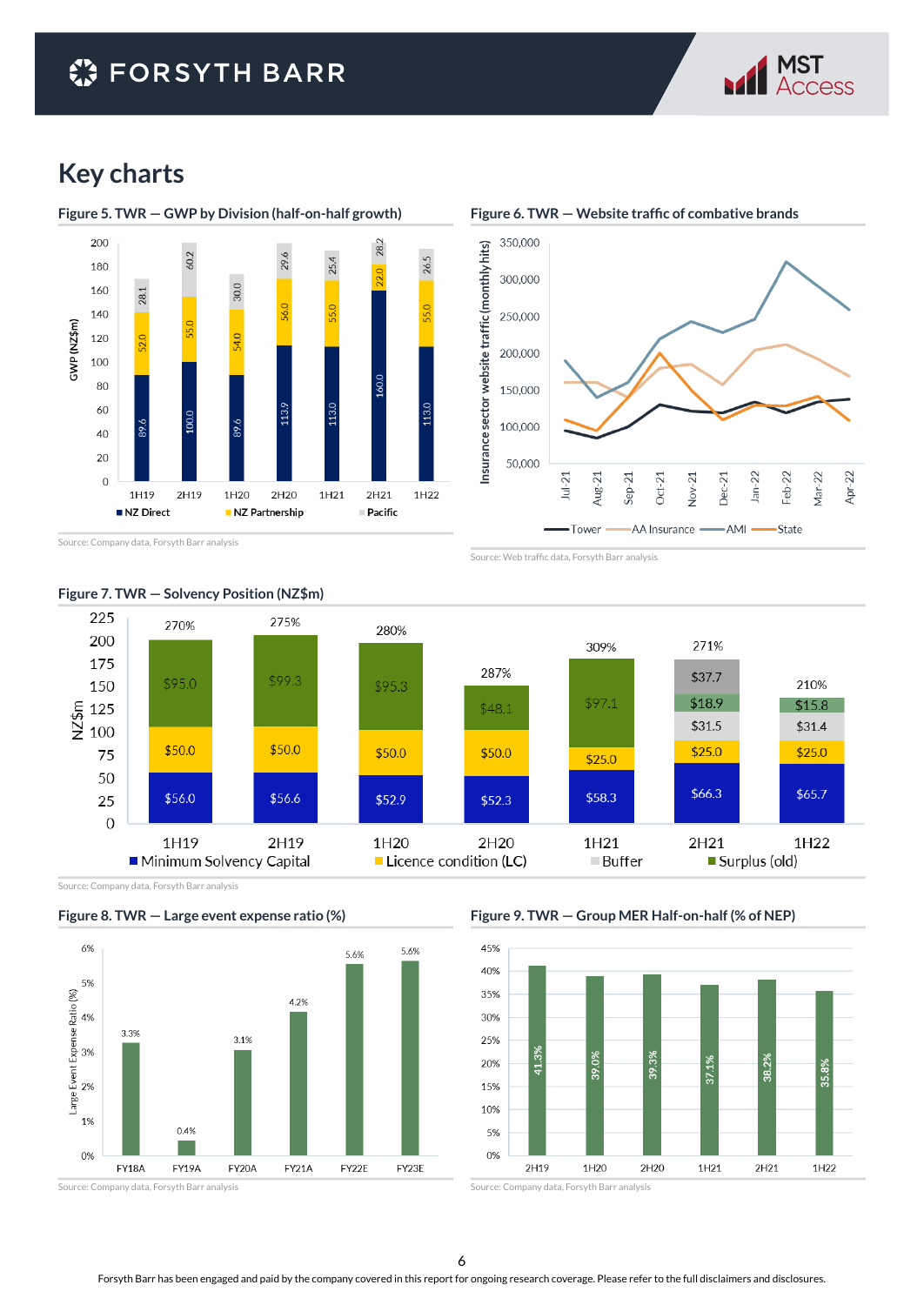# **● FORSYTH BARR**



#### **Figure 10. Price performance**



#### **Figure 11. Substantial shareholders**

| Shareholder               | <b>Latest Holding</b> |
|---------------------------|-----------------------|
| Bain Capital Credit LP    | 20.0%                 |
| <b>ACC</b>                | 9.6%                  |
| Salt Funds Management     | 7.0%                  |
| Investment Services Group | 6.5%                  |
| NZ Funds Management       | 5.2%                  |

Source: NZX, Forsyth Barr analysis, NOTE: based on SPH notices only

Source: Forsyth Barr analysis

#### **Figure 12. International valuation comparisons**

| Company                                                         | Code          | Price    | <b>Mkt Cap</b>         | <b>PE</b> |        |       | <b>EV/EBITDA</b> | <b>EV/EBIT</b> |       | Cash Yld |
|-----------------------------------------------------------------|---------------|----------|------------------------|-----------|--------|-------|------------------|----------------|-------|----------|
| (metrics re-weighted to reflect TWR's balance date - September) |               |          | (m)                    | 2022E     | 2023E  | 2022E | 2023E            | 2022E          | 2023E | 2023E    |
| <b>Tower Ltd</b>                                                | <b>TWR NZ</b> | NZ\$0.69 | NZ\$260                | 12.0x     | 9.0x   | n/a   | n/a              | n/a            | n/a   | 8.8%     |
| Heartland Group Holdings*                                       | <b>HGH NZ</b> | NZ\$2.15 | NZ\$1.275              | 13.8x     | 13.4x  | n/a   | n/a              | n/a            | n/a   | 5.9%     |
| Insurance Australia Group                                       | <b>IAG AT</b> | A\$4.51  | A\$11.118              | 21.2x     | 14.3x  | n/a   | n/a              | n/a            | 10.1x | 5.6%     |
| Suncorp Group                                                   | <b>SUN AT</b> | A\$12.16 | A\$15.353              | 17.2x     | 13.3x  | n/a   | n/a              | n/a            | 52.0x | 6.0%     |
| OBE INSURANCE GROUP                                             | OBE AT        | US\$8.69 | US\$12.895             | 15.1x     | 10.6x  | n/a   | n/a              | n/a            | 9.4x  | 5.2%     |
|                                                                 |               |          | <b>Compco Average:</b> | 16.8x     | 12.9x  | n/a   | n/a              | n/a            | 23.8x | 5.7%     |
| EV = Current Market Cap + Actual Net Debt                       |               |          | <b>TWR Relative:</b>   | $-28%$    | $-31%$ | n/a   | n/a              | n/a            | n/a   | 55%      |

Source: \*Forsyth Barr analysis, Bloomberg Consensus, Compco metrics re-weighted to reflect headline (TWR) companies fiscal year end

#### **Figure 13. Consensus EPS momentum (NZ\$)**



**Figure 14. One year forward PE (x)**



Source: Forsyth Barr analysis

Source: Forsyth Barr analysis